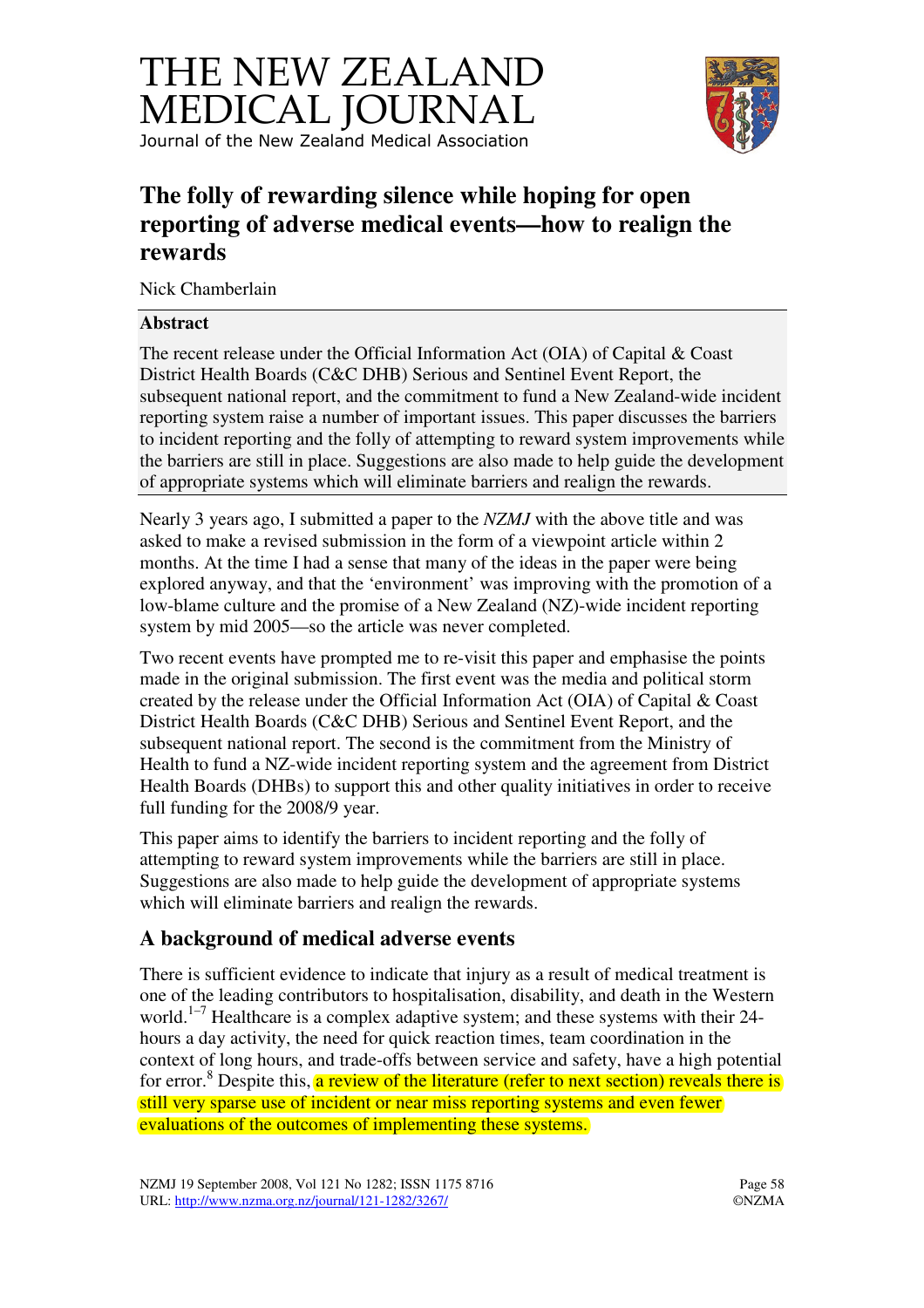In 1999, the Institute of Medicine report on medical adverse events *To err is human*<sup>9</sup> documented the surprising and somewhat disturbing estimate that more than a million preventable events (incidents such as adverse drug effects, complications of procedures and medical errors, that result in unexpected harm, unrelated to the patients illness, injury or disease) occur each year in the US, of which up to 98,000 are fatal. This is graphically brought home by the analogy of it being equivalent to a Jumbo jet crashing every 3 days.<sup>10</sup>

Since then, similar studies in many countries including Australia,<sup>11</sup> UK,<sup>12</sup> Denmark,<sup>13</sup> and more recently NZ,<sup>4,14</sup> have found adverse event rates ranging from  $3.7 \text{ (U.S)}$ 16.6% (Australia) of all hospital admissions.  $NZ$  sits somewhere in the middle with a rate of  $12.9\%$ <sup>14</sup>

The New Zealand Ministry of Health<sup>15</sup> reports that  $27\%$  of all hospitalisations caused by injury are a result of adverse medical events and that about 1000 people die in New Zealand as a result of an adverse medical event annually. Approximately 500 of these deaths are preventable and approximately twice as many people will suffer moderate to severe or permanent impairment. Studies consistently show that around half of all events are preventable, and half are due to system or process faults.

## **Incident reporting**

A common recommendation from these studies is that incident reporting systems are set up to ensure health professionals report all adverse events, including serious and sentinel events and near misses.

Both mandatory and voluntary incident reporting systems have been established in the US, Australia, UK and many other countries. In 2003, the Ministry of Health (MOH) released a report 'Improving quality (IQ): A systems approach for the New Zealand health and Disability Sector<sup>16</sup> which required DHBs to have an incident reporting system in place by 30 June 2005. In late 2007, the MOH, with the support of DHBs, committed to a national incident reporting system. Unfortunately, most DHBs have implemented or are implementing their own systems making national consistency a challenge. This was clearly demonstrated by the wide variation in reporting seen in the first publicly available national serious and sentinel event report published in early 2008.

This first report was hastily prepared following widespread OIA requests, to ensure that other individual DHBs would not be picked off as was the case with Capital  $\&$ Coast DHB. It provided some national context and was released following an education campaign to assist the media in understanding and interpreting the data and information.

There is also ongoing work being undertaken by all DHBs on improving the consistency of classification using a severity assessment code (SAC) which should significantly improve the quality of the next report. A score from 1–4 is calculated by multiplying the outcome or consequence of the event by the likelihood of its recurrence. Scores 1 and 2 are the most serious and will need to be included in the 2008 report. However, serious and sentinel events are only a subset of incidents, The same rigor and consistency needs to occur with all incident reporting, and even an accurate classification system will not guarantee compliance with reporting.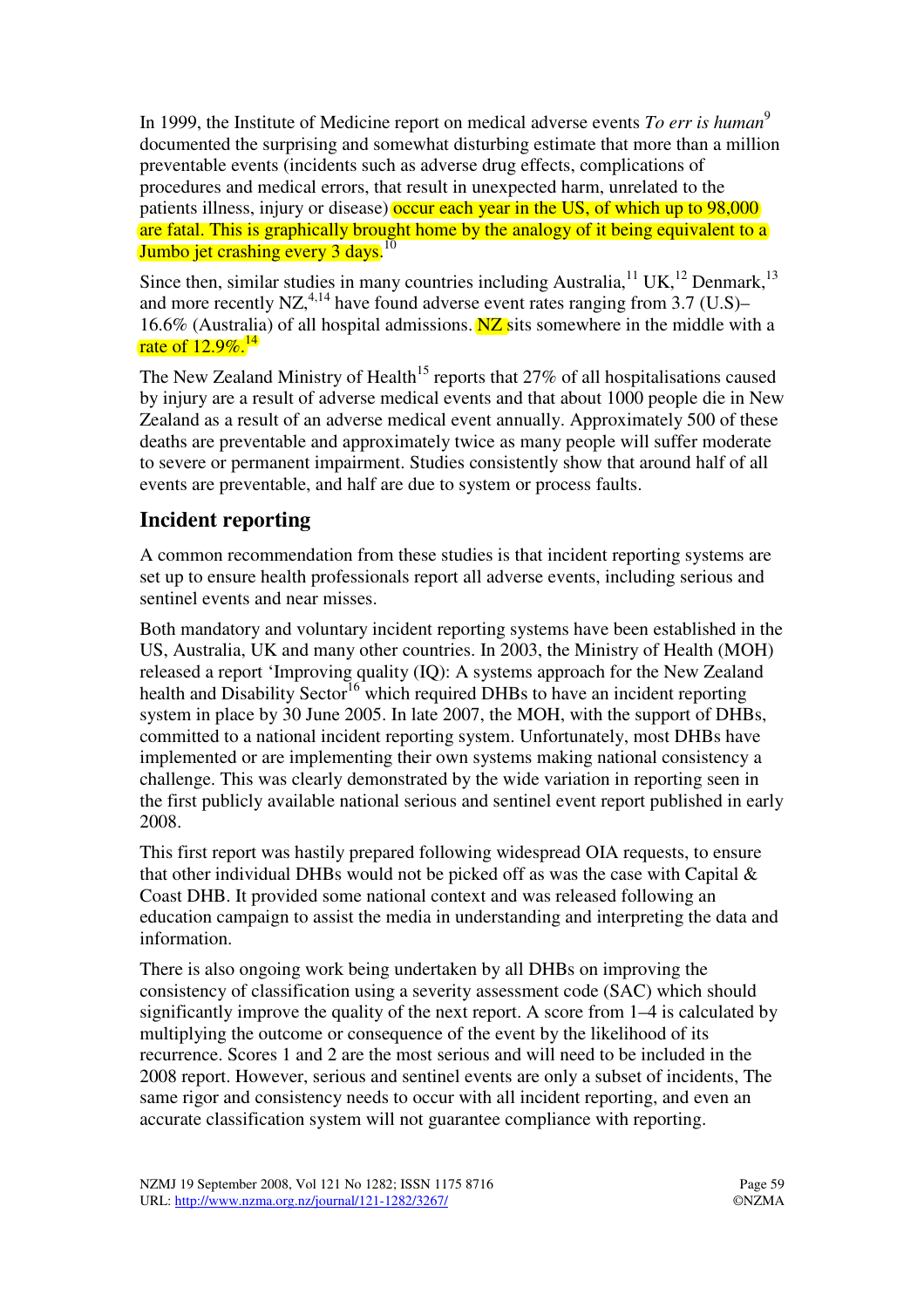The overriding rationale for establishing incident reporting systems is that they improve the quality of patient care, and measurably improve patient safety.<sup>17</sup> One study showed incident reporting reduced the adverse event rate in hospitals and emergency departments to a half and a quarter respectively over an 8-year period.<sup>18</sup>

Incident reporting systems also encourage the early identification of competency concerns in a supportive rather than a punitive manner; increase knowledge about system errors and the system improvements that could reduce this error rate; support peer review and use comparative data in a safe, quality assurance protected environment; and encourage the development of a low blame culture similar to that developed within the aviation industry.

However, overseas experience has shown that compliance and uptake of incident reporting among health professionals, is extremely low, inconsistent and variable, regardless of whether systems are mandated or not.<sup>19</sup> With fear of litigation, clinicians are disclosing selectively and only one third of hospitals have board approved disclosure policies in place. In an audit of New York State's well designed web and guideline-based, feedback providing incident reporting system, Tuttle<sup>20</sup> found significant under-reporting. He concludes that although the audit has helped identify previously unreported occurrences, increase institutional awareness of mandatory reporting processes, and stimulate the redesign of concurrent detection process, it is unclear whether it will have any impact on compliance with the mandatory reporting system.

It appears that in many countries, including NZ, the **selective use of open disclosure** and incident reporting amounts to tokenism.<sup>21</sup> There are a number of reasons for this, but the overriding issue is that there is misalignment between reporting systems and the (dis)incentives that surround them.

### **Disincentives or barriers**

The disincentives or barriers to regular, frank and open reporting include:

**Fear factors—The 'blame and shame' culture—**Experience in the aviation industry shows that critical to an incident reporting system working to its full potential is a no or low-blame culture, and a supportive, non-hostile environment. Currently in New Zealand there is a strong sense among health professionals that the opposite is true. A medical practitioner can be "tested" by various organisations which include the media, the legal system , civil proceedings, coroners courts, Medical council , health and disability commissioner, privacy commissioner, Accident Compensation Commission (ACC), Health select committees, etc.. The new Health Professionals Competency Assurance Act (HPCAA) attempts to address this by using the Health and Disability Commissioner as a gatekeeper and clearing house for these claims, however the act has decreased the protection that Quality Assurance activities used to provide, allowing the Minister of Health access to this information. In addition, there is also the potential for punitive action by employers if misconduct or negligence is suspected.

Understanding the widespread medico-legally based behaviour alterations which occur in medical practice, ranging from over-ordering diagnostic tests to being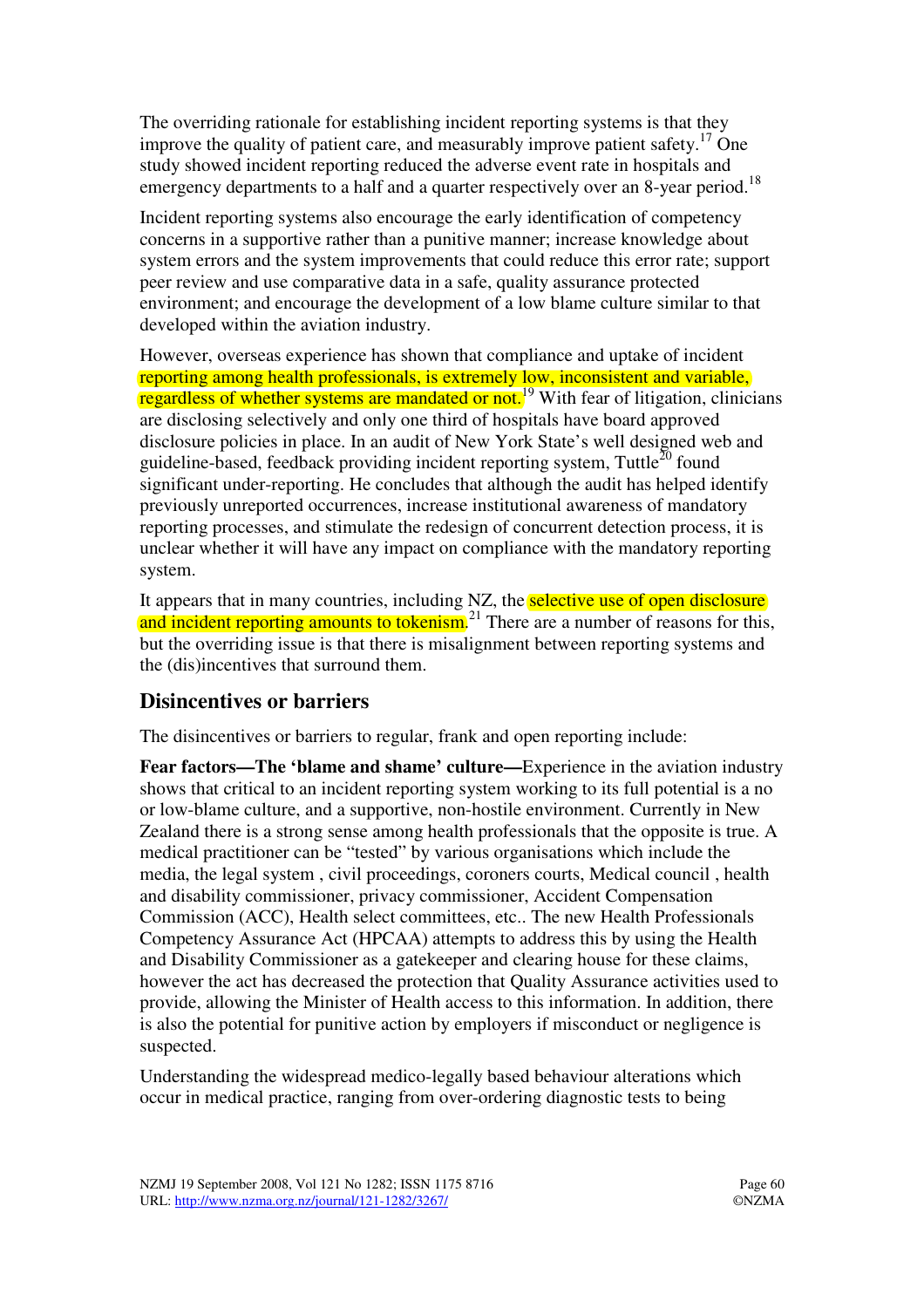unwilling to participate in incident reporting is essential; as this more than any other barrier impacts on our ability to implement an effective error reporting system.

**The medical culture factor—**Doctors are extremely influential healthcare team members and usually lead the team and carry the greatest medico-legal burden. The 'medical culture' can be fiercely competitive and individualistic, and understandably, can produce a fear of failure and a reluctance to admit fallibility. Doctors are experts and they may not support organizational goals including incident reporting unless they are in line with their viewpoint and supported by their professional colleges.<sup>22</sup>

**Individual factors—**These factors are those that either do not reward individual practitioners for participating in incident reporting, or in some cases, actively discourage such activity. For example pay schemes often do not reward these quality activities, Colleges and Health Standards auditors and medical indemnity insurance companies do not always encourage or reward this form of self audit within their QA, accreditation or credentialing processes. Those that do not report incidents or near misses may be viewed as the most competent as they have the lowest error rates. A spotless record may even be rewarded by promotion or progression through the pay scales.

In the past, data has been collected but not fed back in a useful, comparative manner. Staff have not had clarity on "what is important to report, event definition codes or criteria, staff resources, disclosure issues, cultural issues, and, most importantly they have not been able to effectively use the information collected."<sup>20</sup>

**Organisational factors—**Perverse reward systems also exist at the organizational level. A DHB that reports all incidents may be interpreted by the media and public as having a high error rate. DHBs do not yet have incident reporting as one of their nonfinancial Performance indicators or targets, and following C&C DHB's recent experience would probably be reluctant to agree to it because of the potential adverse publicity and liability. In C&C DHB's case, even average serious and sentinel event rates seemed high to an un-informed public.

**Knowledge factors—**Some clinicians may believe medical error is not as big a problem as stated, that it won't happen to them, or that incident reporting is futile and will not bring about constructive change. There may also be a lack of clarity about how or which types of incidents should be reported. Clinicians still view incident reporting as inferior qualitative research<sup>23</sup> and their participation in an activity that takes significant time, that could change standard practice patterns, that is unsupported by the organisation, and that will most likely only provide visible results in the long-term, will be limited. $8$ 

### **Reward systems and motivation**

The problems outlined above are not unique to NZ, but they must be considered and addressed during the planning of a national incident reporting system. It is thought that cultural change may be necessary before either informal reporting or a mandatory system can work optimally.<sup>24</sup> Cultural change is difficult and takes time. It would seem more practical to ensure the rewards are in place to encourage behavioural change which will then gradually result in a change in culture. No literature was found on the use and analysis of the reward systems in place to encourage this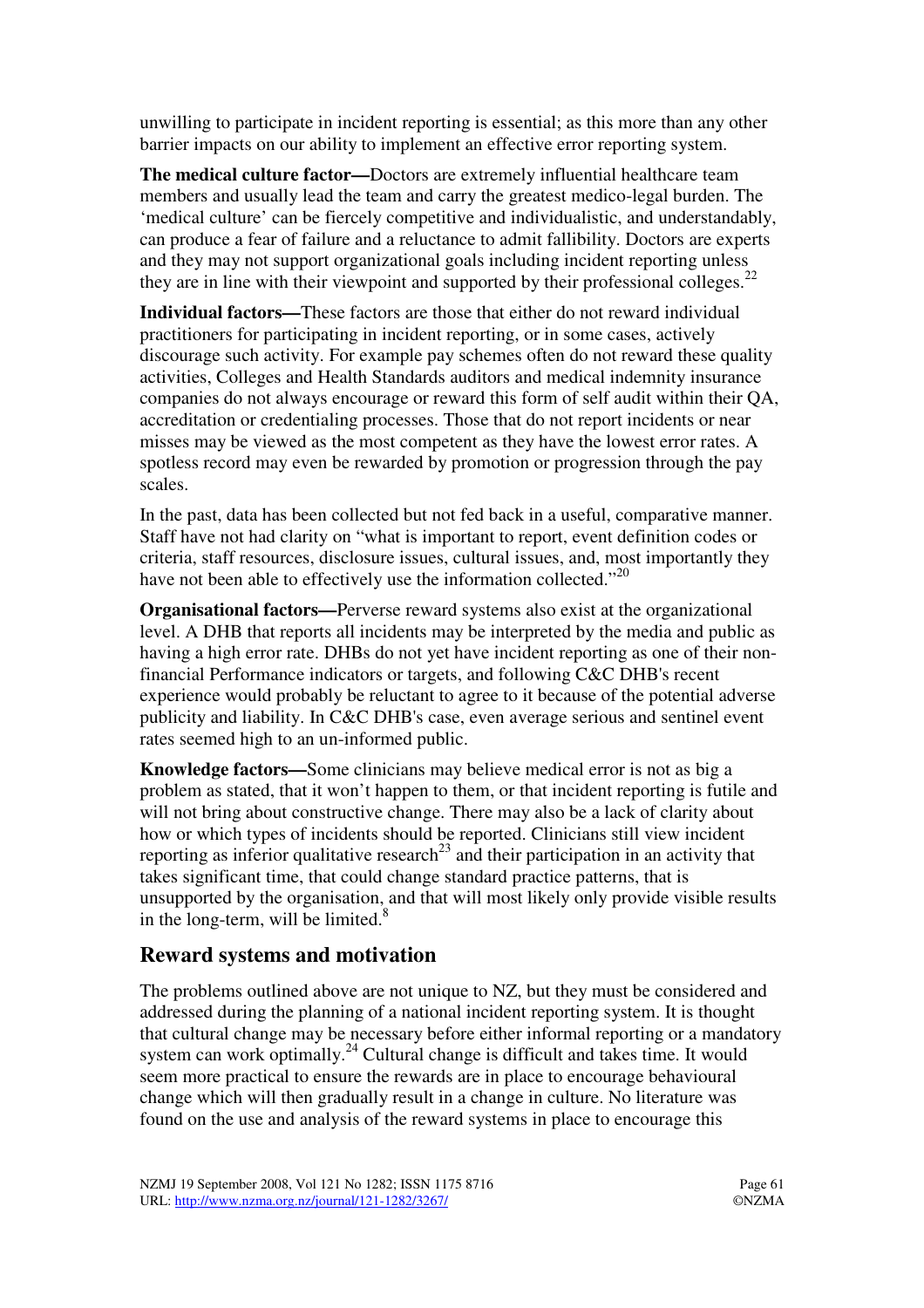behaviour or cultural change. In fact there are very few examples of rewards being used within the public health system.

In 1975 Steven  $Kerr^{25}$  published a paper entitled 'On the folly of rewarding A, while hoping for B'. In it he describes "numerous examples of reward systems that are fouled up in that the types of behaviour rewarded are those which the rewarder is trying to discourage, while the behaviour desired is not being rewarded at all." This seems to reflect accurately the current situation with incident reporting. Kerr<sup>25</sup> suggested managers should "explore what types of behaviour are currently being rewarded. They might find that undesirable behaviour by clinicians may be explained by the reward systems used. The reward system should positively reinforce the desired behaviour, not constitute an obstacle to be overcome". The paper has since become somewhat of a classic, and a survey<sup>26</sup> of corporate America twenty years after Kerr's paper suggested that the folly was still prevalent. System focused, nonquantifiable behaviour should be where the rewards are aligned. This requires the revamping and revitalising of performance management processes and systems, but more than that it requires recognition that to get any change in behaviour, there needs to be a change in the rewards.

## **Realigning the rewards**

Organisational Behaviour scholars and managers are well aware of reward systems. McShane and Travaglione describe a number of theories of motivating behaviour.<sup>27</sup> Expectancy theory is one that appears to fit the discussion on reducing adverse medical events well. It is a motivational process theory which advocates the use of rewards and clear guidelines for increasing employee motivation. There is a need to ensure rewards, whether they are individual, team-based, or organisational, are aligned to address the barriers previously identified. The following are some suggestions to achieve this:

**A low-blame team culture—**A more compliant culture would be fostered by moving away from blaming the individual to proactively identifying system errors. No-blame may be difficult to obtain, however a "low-blame", open and fair culture should be achievable where clinicians are part of a team and system, and only held responsible if they have acted in a negligent or reckless manner.<sup>28</sup>

The father of the medical error movement, Lucian Leape, $17$  states that physicians have been reluctant partners in reporting. There is the "unresolved conflict between the public's desire for accountability and doctors' and hospitals' fear of damage to their reputations and of malpractice liability". Incident reporting should be anonymous. Medical error reports will undoubtedly be publicly available, and while open disclosure and apologising to patients and families affected by medical error is now becoming part of established medical practice, public disclosure or public reporting of any identifiable data should not occur.

Because of the risk of misinterpretation by the media and the resulting loss of public confidence, even the public release of 'non-identifiable' national reports such as the 'Serious and Sentinel Events Report' should only be done once there has been public and media education about adverse events, and there is a consistent level of reporting across all DHBs. Trial by media and increasing the blame and shame culture will severely compromise a national incident reporting system. This may be criticised as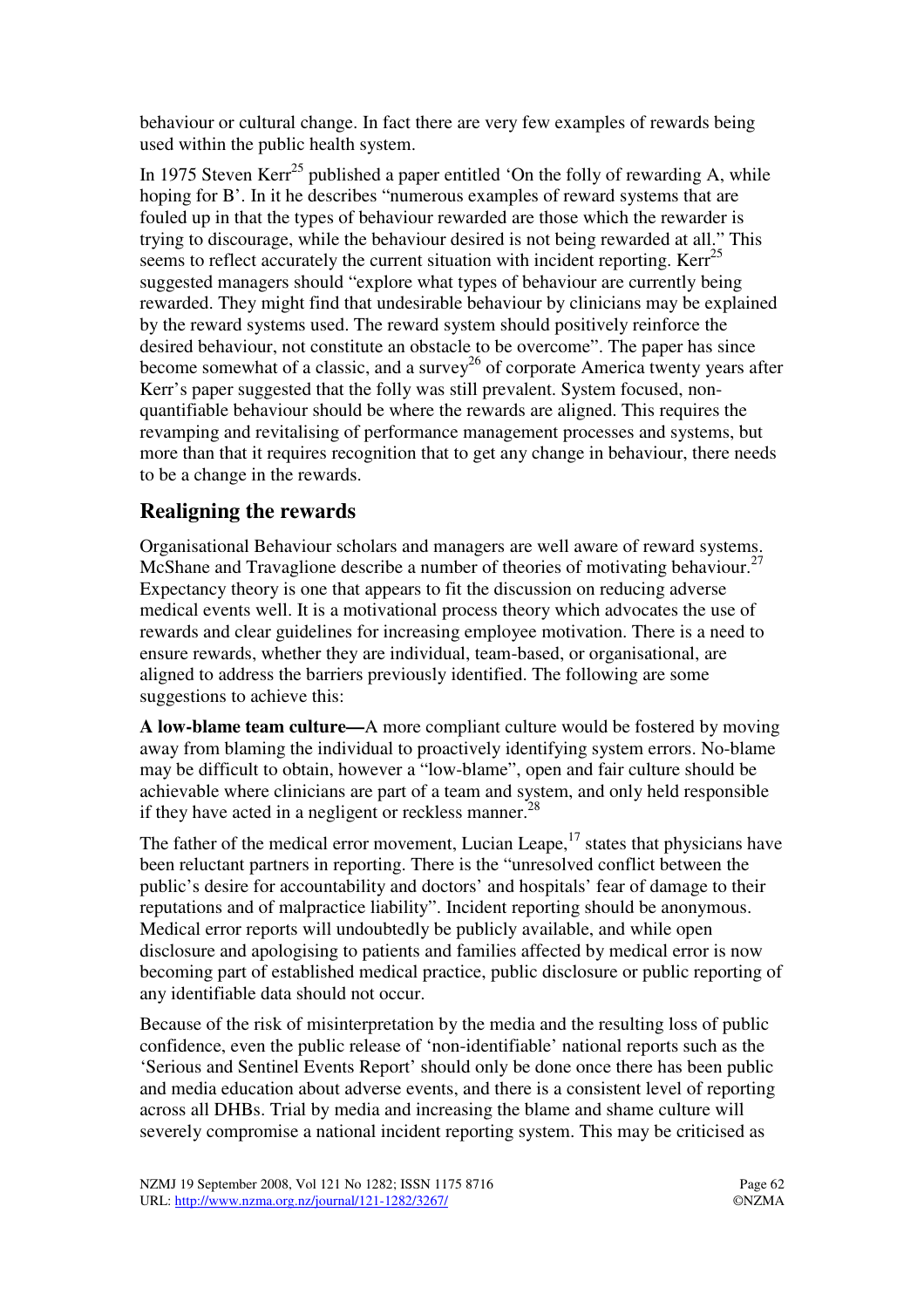preventing accountability and transparency. However, where there has been reckless or aberrant behaviour, evidence can still be obtained, although not through this channel.

**The medical culture—**This can only be overcome if all clinicians in an organisation consistently report incidents or near misses, and the environment is conducive to the 'safe' reporting of adverse incidents. This sort of trust only develops over time and clinical champions and early adopters will need to take the lead. Clinicians, and their unions and professional colleges need to be consulted early and support incident reporting as a valued quality improvement activity. It should be viewed as a vital part of a new concept of professionalism where clinicians are trusted to be more involved in planning and decision-making; while accepting that evaluation and accountability go with this trust and responsibility.

Clinicians are only likely to participate in incident reporting if they believe that their time and effort will result in improved health outcomes. This can be assisted by describing studies where incident reporting has led to a reduction in error, but will gain real momentum with the provision of a supportive environment that provides feedback on progress and outcomes as systems are put in place.

**Individual rewards—**A number of individual rewards may be effective. The use of an incentive pay scheme where a small percentage of an employees salary is contingent on them participating in quality assurance activities including clinical audit, incident reporting etc. could be considered. Discounted or fully funded medical indemnity insurance should also be dependent on full participation in a quality programme. Simple actions such as changes to local protocols, worksheets, audits and supervision practices, as well as incorporation of checklists and assessment tools and feedback discussion are all low cost activities that have worked and produced impressive results.<sup>18</sup>

DHBs need to facilitate the reporting of incidents, for example, by a simple 0800 phone number or web-based approaches. Bent<sup>29</sup> describes the use of handheld personal digital assistants for incident reporting. Non-clinical time dedicated to quality assurance activities should be audited and there should be a system that supports and encourages these activities and rewards research in this area by including it as an organisational performance indicator. A more participatory approach in which clinical staff help develop criteria for assessing adverse events, get individualized feedback and comparative data, and help to implement system changes are likely to result in a greater sense of ownership and compliance.

**Organisational rewards—**This year, DHBs will have funding linked to participation in 5 quality initiatives, one of which is incident reporting. There are also the inevitable savings from decreased hospital length of stay etc. if adverse medical events can be reduced. However, the greatest organisational rewards result from the system changes that can significantly improve the quality of care, the culture and the reputation of the organization. This will only occur if there are consistent reporting standards, otherwise those DHBs that report least will be rewarded most.

**Knowledge—**Clarity about the purpose of an incident reporting system is necessary. It is not about identifying aberrant individuals. The function should be to identify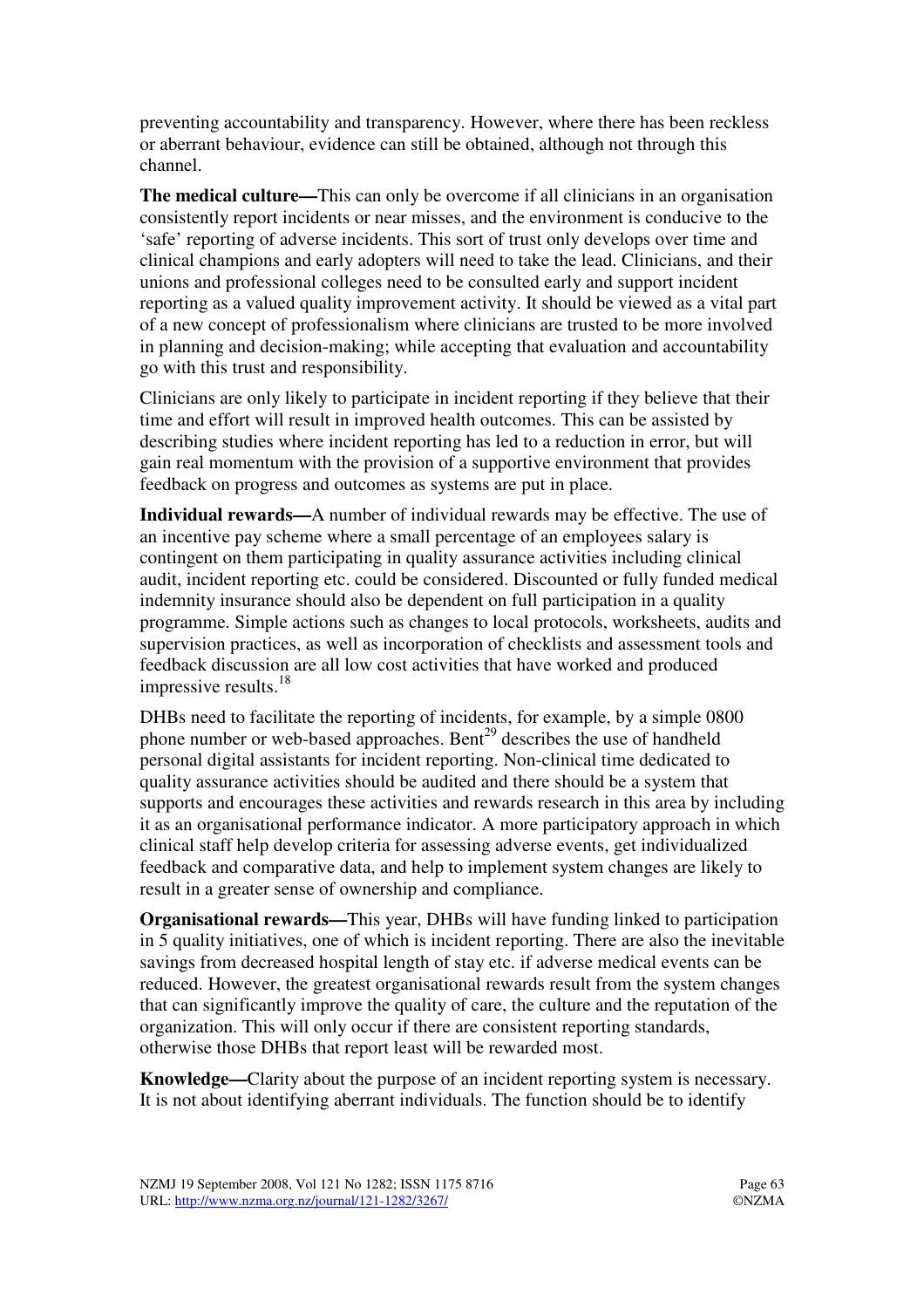whether an error is preventable and how to prevent it happening again.<sup>30</sup> More specifically this involves indentifying:

- Human errors and developing anticipatory systems to prevent these errors or mitigate their impact
- Faulty systems and processes causing or contributing to incidents and suggesting improvements to them
- Latent errors— errors waiting to happen and making recommendations regarding these.

Lack of knowledge can be addressed by education and training as long as the other organisational rewards are in place. However, DHBs are more than just hospitals, and although this paper refers to hospital incident reporting, there is a need for the incident reporting system, education and training to be available to Primary care and other community providers. The possibility of a national web-based system opens up this opportunity and could provide a rich data source for joint primary-secondary clinical governance meetings. Strategic communication must be directed at improving the public's knowledge, understanding and tolerance of medical error, and reassure them that system changes such as incident reporting will be much more effective than shame and blame of individuals.

Leape<sup>17</sup> identifies the characteristics of successful reporting systems and states they should be non-punitive, confidential, independent, involve expert analysis, timely, systems oriented, and responsive. If this could be achieved, then surely most of the above rewards would follow, and as long as the new national system is implemented intelligently with these characteristics in mind, some of the required behaviour and cultural change, will also follow.

## **Conclusion**

It is a number of years since the world and, in particular the health world, became aware that adverse medical events are a significant problem, and that by using a systems approach, an incident reporting system could be put in place to identify, document, and learn from these events. Recommendations have been in place, but the organisational support needed has not eventuated. Silence rather than open disclosure and universal incident reporting are being rewarded.

Error reduction requires detection and this will only occur if incident reporting is widespread and becomes a culturally accepted activity within the health system. As a first step, all reporting activities must be non-punitive and publicly non-discoverable. Mandatory reporting systems will have little chance of success unless this negative incentive is dealt with.

Our blame culture still needs to be addressed. Incentives and rewards need to be realigned or created which will drive a cultural change in incident management as part of a broader quality improvement programme.

**Competing interests:** General Manager, Medicine, Surgery, Critical Care Diagnostics, Northland DHB; occasional GP locum; Past Director Planning and Funding, Capital and Coast DHB.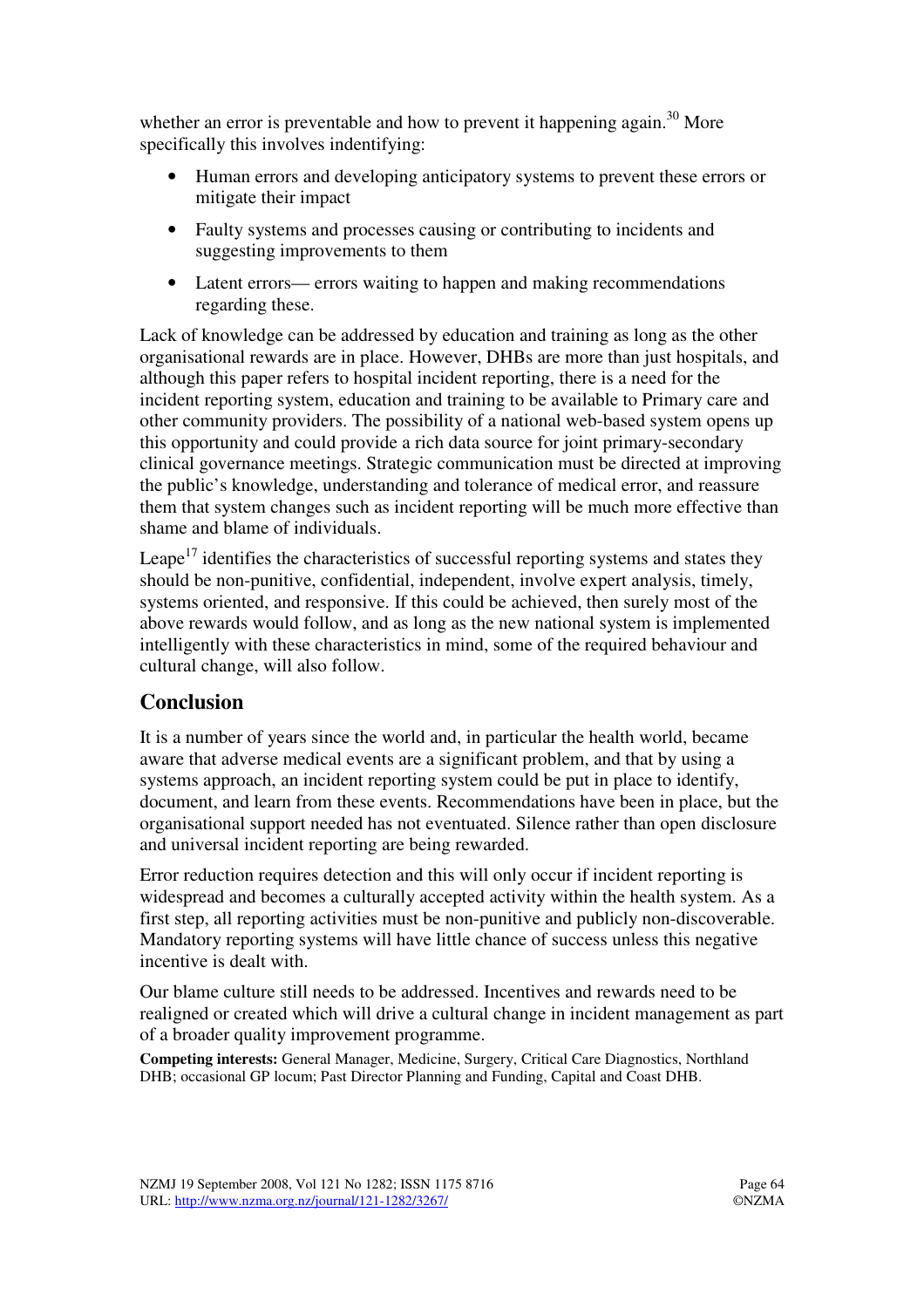**Author information:** Nick Chamberlain, General Manager – Medicine, Surgery, Critical Care and Diagnostics, Northland District Health Board, Whangarei, Northland

**Correspondence:** Dr Nick Chamberlain, 5 Neil St, Whangarei, Northland. Fax: +64 (0)9 4700093; email: nick.chamberlain@northlanddhb.org.nz

#### **References:**

- 1. Barraclough BH. Safety and quality in Australian healthcare: making progress. Med J Aust. 2001 Jun 18;174(12):616–7
- 2. Davis P, Lay-Yee R, Briant R, et al. Adverse events in New Zealand public hospitals I: occurrence and impact. N Z Med J. 2002;115(1167). http://www.nzmj.com/journal/115- 1167/271
- 3. Kohn LT, Corrigan JM, Donaldson MS, eds. To err is human: building a safer health system. Washington DC: National Academy Press; 2000.
- 4. Gandar P. Management of Adverse Medical events Project scope document. Unpublished. 2001
- 5. Brennan TA, Leape LL, Laird NM, et al. Incidence of adverse events and negligence in hospitalized patients. Results of the Harvard Medical Practice Study I. N Engl J Med. 1991 Feb 7;324(6):370–6.
- 6. Holland R, Hains J, Roberts JG, Runciman WB. Symposium--The Australian Incident Monitoring Study. Anaesth Intensive Care. 1993 Oct;21(5):501–5.
- 7. Gandar P. Implementing a Healthcare Injury Prevention Strategy. An unpublished powerpoint presentation. 2001
- 8. Liang BA. Error in Medicine: Legal Impediments to US reform. Journal of Health Politics, Policy and Law. 1999;24(1):27–58.
- 9. The Institute of Medicine. To Err is Human: Building A Safer Health System Focus On: Crossing the Quality Chasm: The IOM Health Care Quality Initiative November 1, 1999.
- 10. Weingart SN, Iezzoni LI. Looking for medical injuries where the light is bright. JAMA. 2003 Oct 8;290(14):1917–9.
- 11. Wilson RM, Runciman WB, Gibberd RW, et al. The Quality in Australian Health Care Study. Med J Aust. 1995 Nov 6;163(9):458–71.
- 12. Vincent C, Neale G, Woloshynowych M. Adverse events in British hospitals: preliminary retrospective record review. BMJ. 2001 Mar 3;322(7285):517-9. Erratum in: BMJ 2001 Jun 9;322(7299):1395.
- 13. Csillag C. Danish doctors want a new system to report medical errors. Lancet. 2002 Sep 14;360(9336):858.
- 14. Davis P, Lay-Yee R, Briant R, et al. Adverse events in New Zealand public hospitals II: preventability and clinical context. N Z Med J. 2003;116(1183). http://www.nzmj.com/journal/116-1183/624
- 15. Poutasi, K. Our Health, Our Future. Hauora Pakari, Koiora Roa. Wellington: Ministry of Health; 1999.
- 16. Ministry of Health. Improving Quality (IQ): A systems approach for the New Zealand Health and Disability sector. Wellington: Ministry of Health; 2003.
- 17. Leape LL. Reporting of Adverse Events. New Engl J Med. 2002;347(20):1633–9.
- 18. Wolff AM, Bourke J, Campbell IA, Leembruggen DW. Detecting and reducing hospital adverse events: outcomes of the Wimmera clinical risk management program. Med J Aust. 2001 Jun 18;174(12):621–5.
- 19. Lamb RM, Studdert DM, Bohmer RMJ, et al. Hospital Disclosure Practices: Results of a National Survey. Health Affairs. 2003;22(2):73–83.